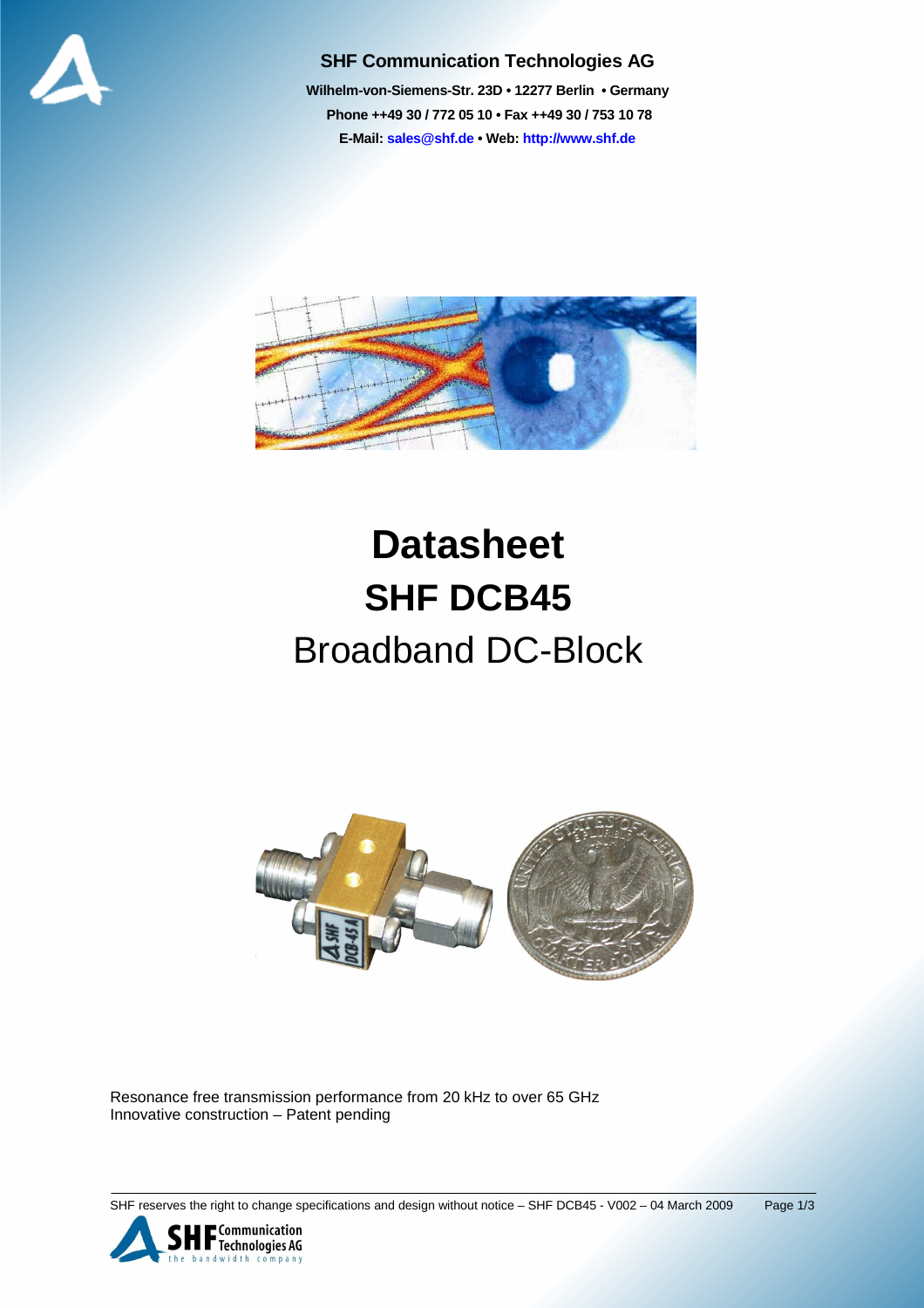

## **Specifications – SHF DCB45**

| <b>Parameter</b>          | <b>Symbol</b>     | <b>Unit</b> | <b>Min</b> | <b>Typ</b> | <b>Max</b> | <b>Conditions</b>               |
|---------------------------|-------------------|-------------|------------|------------|------------|---------------------------------|
| High frequency 3 dB point | $f_{\text{HIGH}}$ | GHz         | 45         |            |            |                                 |
| Low frequency 3 dB point  | $f_{LOW}$         | kHz         |            |            | 30         | with 10 VDC applied             |
| <b>Insertion loss</b>     | $S_{21}$          | dB          |            | 1          |            | $<$ 45 GHz                      |
| Input return loss         | $S_{11}$          |             |            |            | $-25$      | $<$ 2.5 GHz                     |
|                           |                   |             |            |            | $-18$      | $<$ 20 GHz                      |
|                           |                   |             |            |            | $-10$      | $<$ 45 GHz                      |
| DC Voltage                | <b>VDC</b>        | V           |            |            | 16         |                                 |
| Input power               | $P_{in}$          | dBm         |            |            | 30         |                                 |
| Rise/fall time            | $t_r/t_f$         | ps          |            |            | 5          | 2080%                           |
| Input connector           |                   |             |            |            |            | $K/2.9$ mm                      |
| Output connector          |                   |             |            |            |            | $K/2.9$ mm                      |
| <b>Dimensions</b>         |                   | mm          |            |            |            | 17x10x7<br>excluding connectors |

## **S-parameters and group delay**



The structure at ~50GHz is due to moding of the K connectors

SHF reserves the right to change specifications and design without notice – SHF DCB45 - V002 – 04 March 2009 Page 2/3